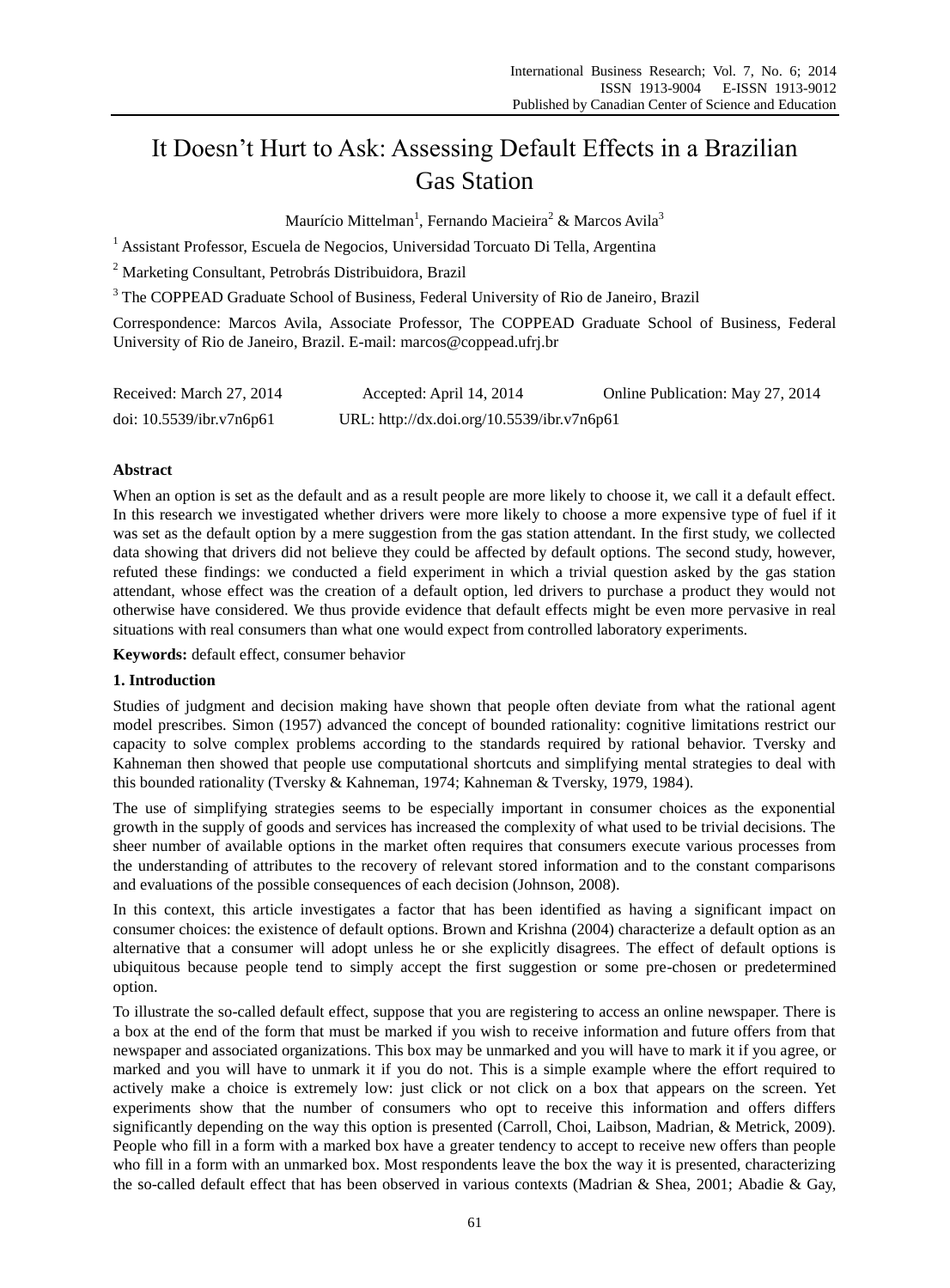### 2006).

The aim of this study is to document the occurrence of the default effect in a real consumer context in which its existence should not be taken for granted and its impact can be quite consequential. The question we tried to answer is: can the offer of a more expensive type of gasoline — in effect making it the default option — by a gas station attendant influence consumers' choice? Drivers, as we will show, usually arrive at the gas station with the intention of filling their car tanks with the cheaper type of gasoline. Hence, it is not clear that a sudden, arbitrary attribution of the more expensive type as the default option will have any effect, especially because the consumer will bear the cost and the agent of the proposal (the gas station represented by the attendant) will benefit from such an upgrade.

The importance of obtaining a better understanding of consumer behavior, particularly in the fuel market, becomes evident when we examine its sales volume. According to the National Association of Fuel and Lubricant Distributors [SINDICOM], 96.2 billion liters of fuel are sold annually on the Brazilian market (2008 data published in the 2009 yearbook), with gasoline sold in gas stations accounting for over 25 billion liters worth more than 20 billion dollars.

## **2. Theoretical Background**

# *2.1 Empirical Evidence for the Default Effect*

As mentioned above, the occurrence of default options is very common on internet site forms in which options are pre-marked with the aim of increasing respondents' acquiescence (Johnson, Bellman, & Lohse, 2002; Smith, Goldstein & Johnson, 2009). Another situation in which consumers are led to accept a predetermined decision is in the context of the "assistant" model for choosing products or installing programs. In the first case some firms provide an electronic form for consumers to inform their preferences and on completion the program indicates a product that better meets their needs. In the case of software, installation assistants often have a standard option where the user does not need to make any choice and the installation software makes all the decisions automatically.

These are examples of day-to-day situations in which we verify the default effect in decisions that bear no significant risk. However, studies have already identified the occurrence of the default effect in very important and risky choices. Abadie and Gay (2006) collected statistical data on organ donation in 22 countries over a period of ten years and their findings showed that countries whose legislation authorizes a presumed consent option have 25% to 30% higher donation rates. In another study on the same theme, Johnson and Goldstein (2003) studied European countries from 1991 to 2001 and found 16.3% more donors, on average, in countries whose legislation stipulated donation as a default option – the authors cite some cases with increases of over 50%, representing an increase of more than six million potential donors per year.

Other contexts that provide empirical evidence of the existence of default effects are: retirement plans and investment funds (Madrian & Shea, 2001), insurance policies (Johnson, Hershey, Meszaros, & Kunreuther, 1993), choice of car options (Park, Jun, & Macinnis, 2000), pizza toppings (Levin, Schreiber, Lauriola, & Gaeth, 2002) and even agreement with the practice of torture (Crandall, Eidelman, Skitka, & Morgan, 2009).

Previous research provides various explanations for the default effect: (1) reduction of cognitive effort, (2) possible endorsement insinuated by the pre-selection of the option itself, i.e. the impression that a pre-selected option must be the best choice and (3) loss aversion. We describe each of these explanations in the following section.

# *2.2 Existing Explanations for the Default Effect*

### 2.2.1 Reduction of Cognitive Effort

One of the reasons the default effect occurs is the innate desire to reduce the cognitive effort required by a decision (Kahneman, 2011; Samuelson & Zeckhauser, 1988). In most cases, the default option attracts the attention of the decision maker just because it has been singled out. And consumers often accept the default option because they do not realize there is a choice at stake (Brown & Krishna, 2004).

There are three factors that will affect consumers' desire to reduce cognitive effort and hence resort to the default option: involvement, recurrence of the purchase decision, and complexity. Clarke and Belt (1979) suggest that the effort and diligence that a consumer is willing to apply in a purchase is directly proportional to his or her involvement with the item to be purchased. Hoyer (1984) expands this idea to recurring purchases. He suggests that consumers tend to use very simple or heuristic rules in repeated and relatively unimportant purchases in order to make a merely satisfactory (i.e., not necessarily the best) choice, with the lowest possible effort. The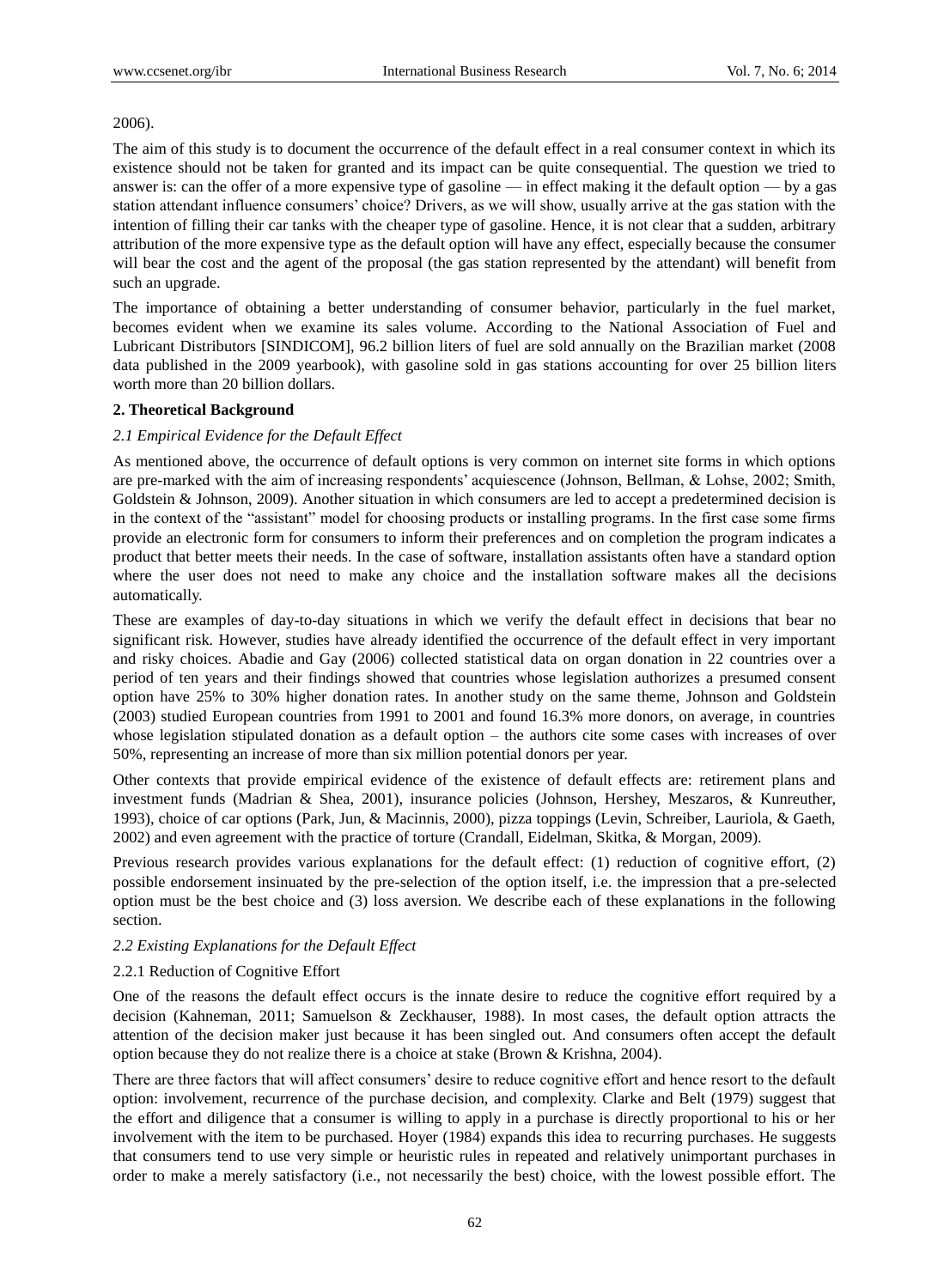lower the involvement and the greater the decision maker's recurrence of the decision, the lower the cognitive effort that the decision maker will be willing to employ, which in turn will increase the likelihood of resorting to the default option. Finally, Cappelletti, Mittone and Ploner (2008) identified that the complexity of decisions may favor the default effect. They suggest that the greater the number of attributes involved in a choice, the greater the likelihood that the consumer will be influenced by the establishment of default options in order to minimize the cognitive effort involved.

## 2.2.2 Implicit Endorsement

Another reason for the default effect to occur is that consumers often judge that the default option constitutes an implicit endorsement from the party that is presenting the alternatives. Consumers often delegate their decision-making power to a third party they believe is better qualified to offer the most adequate option (Dinner, Johnson, Goldstein, & Liu, 2009). Such a third party is given "powers of attorney," looking for alternatives and offering the option that best meets consumers' needs. Instead of assessing options and attributes themselves, consumers just accept the attorney's recommendation (Aggarwal, 1998).

Sunstein and Thaler (2003), Brown and Krishna (2004) and McKenzie, Liersch and Finkelstein (2006) suggest that the offering of a default option in itself constitutes a kind of hidden communication that leads the decision maker to infer that the suggested option is in fact the recommended one. In the case of the gas station the consumer probably perceives the option suggested by the attendant as an implicit endorsement, thus increasing the default effect and consequently the acceptance of the option offered.

### 2.2.3 Loss Aversion

Prospect theory (Kahneman and Tversky, 1979) advances the notion of loss aversion, the fact that losses loom larger than corresponding gains. In other words, a loss of say \$100 is felt more intensely than a gain of \$100. If the default option is perceived as something consumers own and foregoing this option is seen as a loss, then the concept of loss aversion means that this loss will be felt more intensely than the gain that could be obtained by adopting the non-default option. Such a phenomenon has been widely demonstrated and in its more general form has also become known as the status quo bias (Kahneman, Knetsch, & Thaler, 1991). Moreover, given that default options are the ones expected to be chosen, deviations are "natural candidates for regret and blame" (Kahneman, 2011).

# **3. Study 1: A Survey about Drivers´ Refueling Habits**

We recruited 101 MBA students at a business school in Rio de Janeiro to complete a web-based survey. Five questionnaires were discarded because they contained unanswered questions or because respondents declared not having a car.

We asked respondents whether they often drove a car, how often they refueled, and which fuel they used. In addition, we asked 11 questions about their beliefs, intentions, and behaviors as drivers. They indicated in a scale from 0 ( $\degree$ I completely disagree $\degree$ ) to 6 ( $\degree$ I completely agree $\degree$ ) the extent to which they agreed with the statements listed in Table 1.

Although all consumers eventually need to refuel their cars, it is not clear whether the purchase of fuel should be regarded as recurrent. Forty two respondents indicated they refuel at least once a week (43.8%), whereas 54 indicated otherwise (56.2%). The Brazilian market offers ethanol (fuel alcohol), diesel, and three types of gasoline – regular, additivized, and premium. Regular gasoline and alcohol were reported to be the most frequently used types of fuel, with 67 and 52 mentions respectively. Additivized gasoline came third with 23 mentions. If we consider only gasoline mentions, regular gasoline accounted for 71% and additivized gasoline for 24% of mentions.

As shown in Table 1, the 11 questions portrayed a clear picture of their beliefs, intentions, and behaviors as driver.

| <b>Ouestion</b>                                                                                 | Mean | <b>SD</b> | t-stat* | <i>p</i> -value |
|-------------------------------------------------------------------------------------------------|------|-----------|---------|-----------------|
| I may change my mind if I am offered a fuel that is different from<br>the one I intended to use | 2.06 | .19       | - 4.84  | < 0.001         |
| I know what fuel I am going to put in my car before going to the<br>gas station                 | 4.79 | .16       | 11.00   | < .001          |

Table 1. Descriptive statistics of questionnaire replies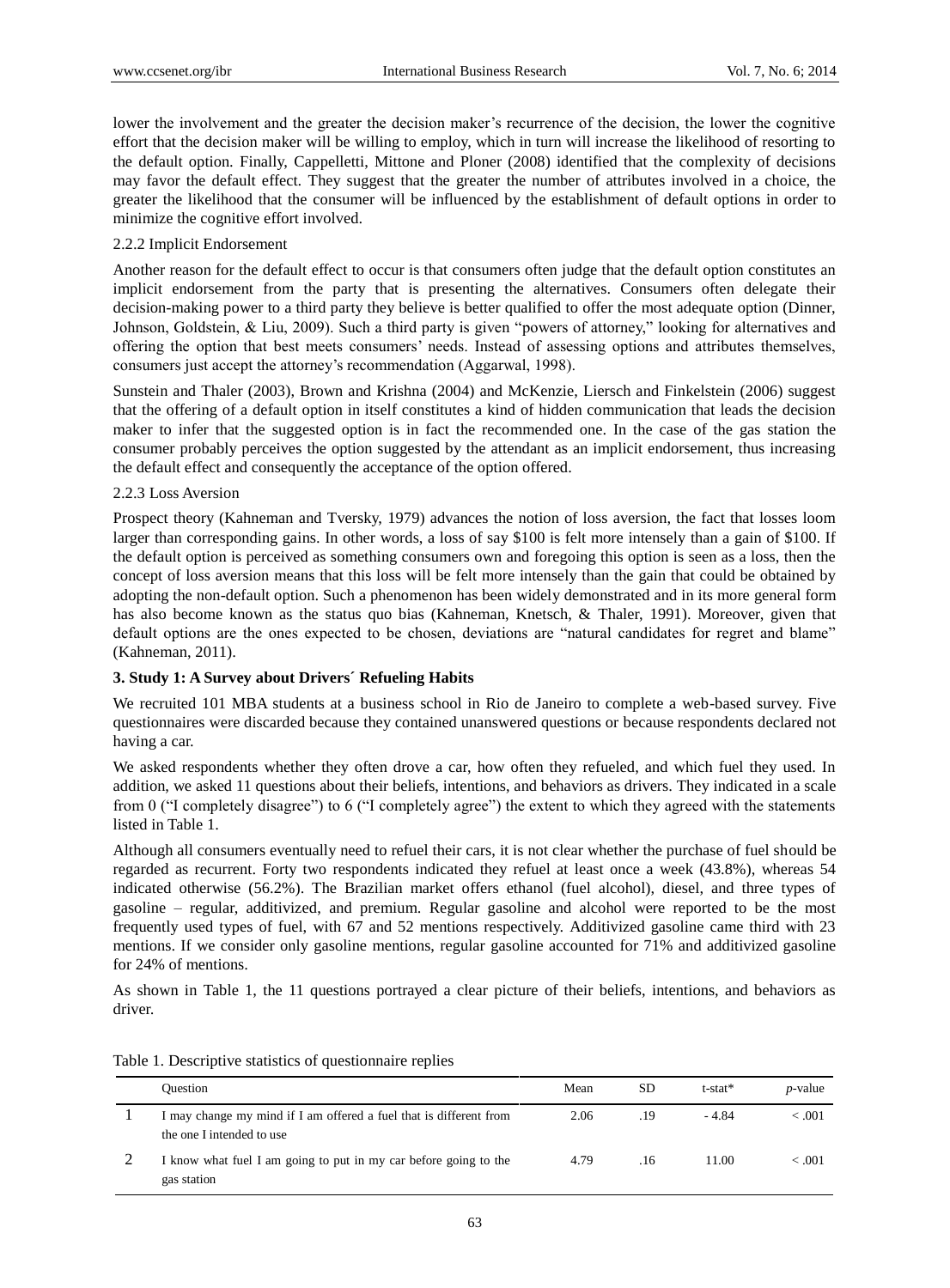| 3              | I think the attendant can help me decide which is the best fuel for<br>the car                         | .91  | .13 | $-15.90$ | < .001  |
|----------------|--------------------------------------------------------------------------------------------------------|------|-----|----------|---------|
| $\overline{4}$ | I don't like wasting time in the gas station deciding which fuel I'm<br>going to use to refuel the car | 4.24 | .21 | 5.86     | < 0.001 |
| 5              | I always use the most expensive fuel                                                                   | .88  | .14 | $-15.73$ | < 0.001 |
| 6              | There is a difference between regular and additivized gasoline                                         | 4.67 | .17 | 10.08    | < 0.001 |
|                | I always use the same fuel                                                                             | 3.18 | .24 | .73      | > .40   |
| 8              | I believe the attendant knows which is the best fuel for the car                                       | .69  | .12 | $-19.32$ | < 0.001 |
| 9              | I like going to the gas station to refuel the car                                                      | 2.31 | .21 | $-3.20$  | < 0.01  |
| 10             | I think it's important to choose the type of fuel                                                      | 4.36 | .18 | 7.45     | < 0.001 |
| 11             | I always use the cheapest fuel                                                                         | 2.64 | .23 | $-1.57$  | > .10   |

\* The t-statistic resulted from a t-test of whether the mean is equal to 3, which is the mid-point of the response scale (its value is positive if it is higher than 3 and negative if it is lower than 3).

It should be noted that, according to the answers to question 2, consumers arrive at the gas station having already decided which fuel they are going to purchase. Consumers do not think they will change their minds (question 1) nor that the gas attendant can help them with their choice (question 3 and 8). It is not clear whether consumers are involved with the purchase of fuel. Whereas questions 4 and 9 suggest refueling is a chore that cannot be avoided, 10 shows that choosing the type of fuel is important. The remaining question does not allow clear inferences.

There is no empirical evidence as to whether the purchase of fuel is or is not recurrent and whether consumers feel involved. However, from what consumers themselves report, there is reason to believe that the default effect may not hold in such a consumer context: drivers were quite assertive regarding their conviction about the fuel they choose as well as about the disbelief that the gas station attendant is able to influence their choice. The next study - a field experiment - aims to address this question.

#### **4. Study 2: A Field Experiment to Test the Default Effect in a Gas Station**

The previous study cast doubt on whether a default effect could occur in gas stations. We thus conducted a field experiment to gather empirical evidence that this might indeed be the case.

### *4.1 Method*

We conducted an experiment to test the default effect in a gas station located in an upscale neighborhood in Rio de Janeiro. We obtained full support from the gas station manager, who instructed the attendants to comply with our requests. In this gas station consumers could choose between regular and additivized gasoline without moving their cars to another pump. During five consecutive days 225 drivers participated in the experiment.

Drivers were assigned to two between-subjects conditions. In the control condition, gas attendants were instructed to simply say "Good morning", "Good afternoon" or "Good evening" on greeting the drivers. In the default option condition, gas station attendants were instructed to say "Good morning", "Good afternoon" or "Good evening," and immediately after offer the additivized gasoline by just asking "Additivized gasoline?" The six gas station attendants that took part in the experiment were not informed about the purpose of the study and from time to time were rotated across the two experimental conditions.

Unbeknownst to the drivers, the experimenter noted down the condition the driver was allocated to and the fuel chosen as well as additional information such as the time the driver was served, the pump used, the name of the attendant, and the driver's gender. We predicted that drivers in the default condition would be more likely to purchase the additivized gasoline than drivers in the control condition.

#### *4.2 Results*

We discarded 21 observations  $(9.3%)$  because the attendant did not follow the experimental procedure correctly. We also excluded 36 drivers (16.0%) who had chosen either ethanol or premium gasoline (the pattern of results does not change if we include these drivers in the analysis). The reason for this exclusion is that ethanol is a different type of fuel and premium gasoline is much more expensive. Therefore, we conducted an analysis on 168 observations, 84 in the control condition and 84 in the default option condition. The results were consistent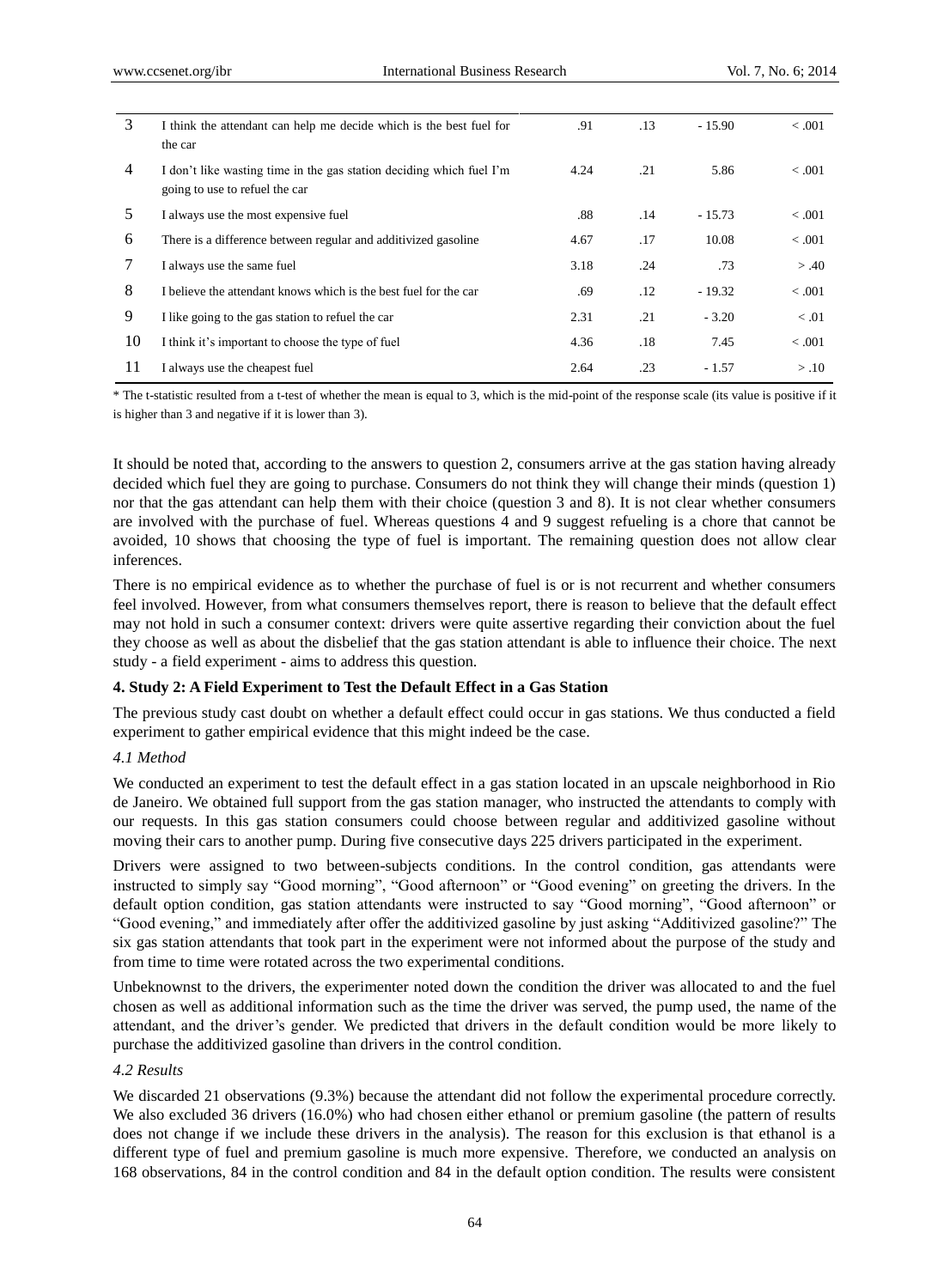with our prediction. The percentage of drivers who purchased additivized gasoline was higher in the default option condition than in the control condition (54.8% vs. 21.4%;  $\chi^2(1) = 19.79$ ,  $p < .001$ ). A simple intervention that required minimal effort on the part of the attendant—he asked a two-word question—led drivers to purchase an option that was more expensive than the one they had planned even though they claimed not to follow the gas attendant *s* suggestions

#### **5. Conclusion**

This study showed that offering a certain product or service as a default option may influence the consumer's behavior. A mere question from the gas station attendant had a significant impact on the consumer  $\acute{\text{s}}$  refueling choice (the number of consumers who opted for the more expensive product increased more than twofold). This result has direct implications for a business's billing and the way patterns of service are developed. In the specific case of the gasoline retailing industry, where very large volumes of fuel are commercialized and costs are predominantly fixed, any small increase in unit margins, obtained by migrating from regular to additivized gasoline, can have a significant impact on firms´ profitability.

As this study used a small sample in only one gas station, it is possible that consumers with different profiles would behave differently in other gas stations. The station chosen serves high income customers, so the difference in price between products constitutes a low risk factor. Given that risk is one of the dimensions of involvement and low involvement is positively related to the occurrence of the default effect, it is not clear whether the results would be the same in circumstances in which price was the most important variable in the consumer's decision. This study nevertheless provides evidence that the default effect is real and that in some situations can have a great influence on consumers' decisions.

It should be recorded that when asked through the questionnaire, consumers in general alleged that they would not change their minds at the moment of purchase even if they were offered another product. As the majority of respondents declared that they used regular gasoline – a type of behavior that was demonstrated in the control group, we can conclude (along with various other studies) that consumers show a limited awareness of their cognitive processes during the moment of decision. Companies should not underestimate the power of this simple intervention, the assignment of one option as the default. Neither should consumers, regardless of whether or not they benefit from such an effect.

## **References**

- Abadie, A., & Gay, S. (2006). The impact of presumed consent legislation on cadaveric donation: A cross-country study. *Journal of Health Economics, 25*, 599–620. http://dx.doi.org/10.1016/j.jhealeco.2006.01.003
- Aggarwal, P. (1998). *Deciding not to decide: Antecedents of consumer decision delegation*. Thesis (Doctor of Philosophy), Business Administration, Graduate School of Syracuse University.
- Brown, C., & Krishna, A. (2004). The skeptical shopper: A metacognitive account for the effects of default options on choice*. Journal of Consumer Research, 31*(3), 529–539. http://dx.doi.org/10.1086/425087
- Cappelletti, D., Mittone, L., & Ploner, M. (2008). *Does the provision of a default option affect cooperation?*  Retrieved from http://www.disa.unitn.it/Seminari/2008/10-23\_1.pdf
- Carroll, G., Choi, J., Laibson, D., Madrian, B., & Metrick, A. (2009). Optimal defaults and active decisions. *Quarterly Journal of Economics, 124*(4), 1639–1674. http://dx.doi.org/10.1162/qjec.2009.124.4.1639
- Clarke, K., & Belk, R. W. (1979). The effects of product involvement and task definition on anticipated consumer effort. In Wilkie, W. J. (Ed.), *Advances in Consumer Research*. Ann Arbor, MI: Association for Consumer Research, v.6.
- Crandall, C. S., Eidelman, S., Skitka, L. J., & Morgan, G. S. (2009). Status quo framing increases support for torture. *Social Influence, 4*(1), 1–10. http://dx.doi.org/10.1080/15534510802124397
- Dinner, I., Johnson, E. J., Goldstein, D., G., & Liu, K. (2009). *Partitioning default effects: Why people choose not to choose*. Working Paper. Retrieved from http://ssrn.com/abstract=1352488
- Hoyer, W. D. (1984). An examination of consumer decision making for a common repeat purchase product. *Journal of Consumer Research, 11*(3), 822–829.
- Johnson, E. J., & Goldstein, D. (2003). Do defaults save lives? *Science, 302*, 1338–1339. http://dx.doi.org/10.1126/science.1091721
- Johnson, E. J., Hershey, J., Meszaros, J., & Kunreuther, H. (1993). Framing, probability distortions, and